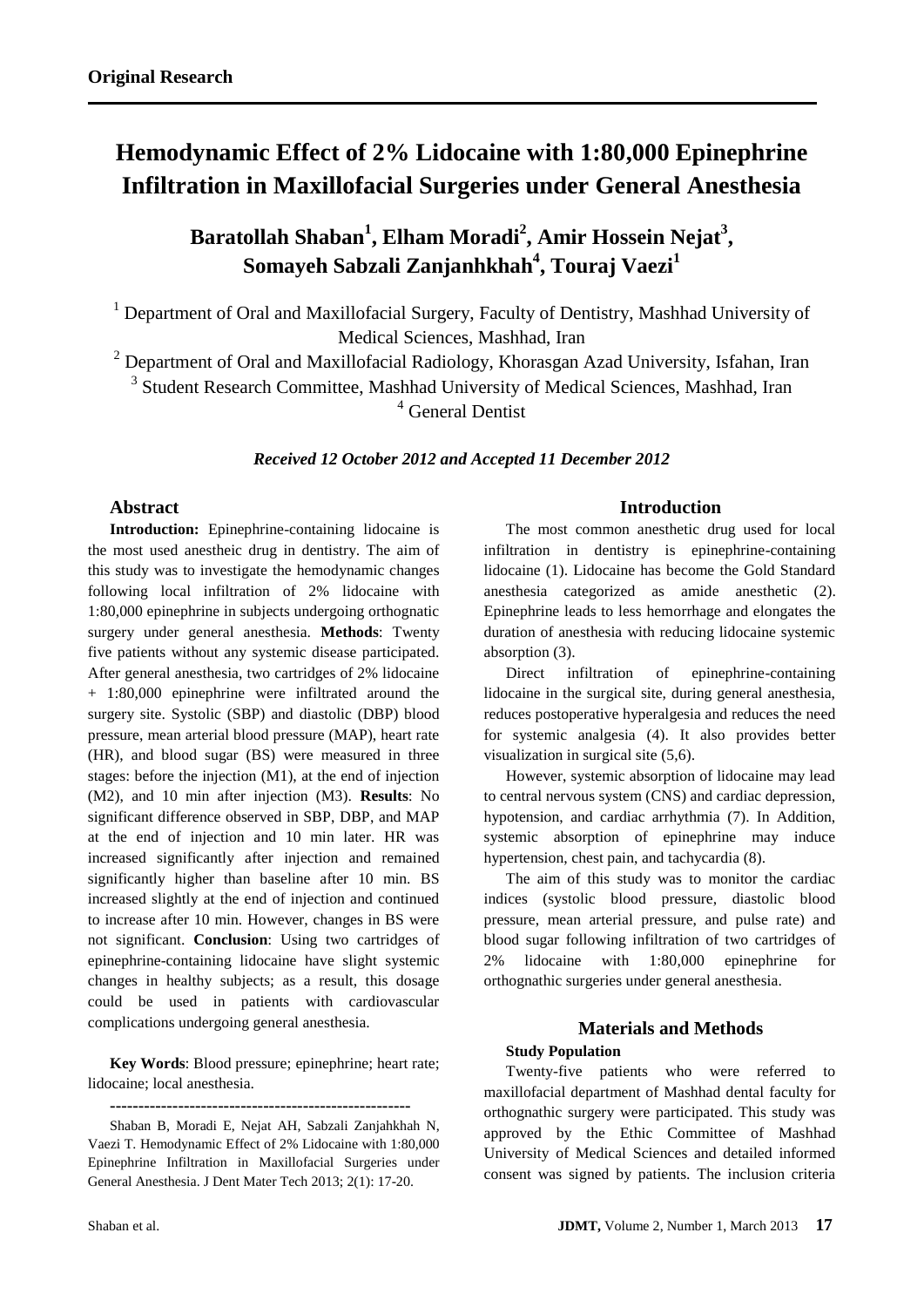were: normal blood pressure level, blood sugar, and heart rate. Subjects with diabetes, renal diseases, and cardiac diseases; using immunosuppressive drugs, hypertension medication, alcohol; high levels of blood pressure, blood sugar, and heart rate before surgery due to stress were excluded from this study.

All subjects were undergoing maxillary surgery and the local infiltration was applied at the vestibule of first molar teeth near the incision site.

#### **Patient Monitoring**

Complete Blood Count (CBC) was obtained before surgery and analyzed by the maxillofacial surgeon and anesthesiologist. Patients were having NPO regimen 8 hours before surgery and anxiety reduction protocol with benzodiazepines from last night of surgery performed. Blood pressure (BP) and heart rate (HR) were measured with anesthetic device. Blood sugar (BS) was measured using glucometer (Accu-Chek active, Roche co, Germany). After general anesthesia with propofol, two cartridges of 2% lidocaine + 1:80,000 epinephrine were infiltrated around the surgery site. The measurements were performed in three stages: before the injection (M1), at the end of injection (M2), and 10 minutes after injection (M3).

## **Statistical Analysis**

Data were collected in SPSS version 11.5 software and analyzed with Student T-test, repeated measure method, and Bonferroni test. The significance level was 95%.

#### **Results**

Twenty five patients (13 male and 12 female) with the mean age of  $33.52 \pm 10.83$  were participated in this study (Table 1).

#### **Blood Pressure Measures**

No significant difference observed in the mean amounts of systolic blood pressure, diastolic blood pressure, and mean arterial blood pressure (MAP) at the end of injection and 10 minutes later (Table 2). However, slight increase following injection observed in all blood pressures. This increase followed by a decrease to near the baseline measures in diastolic, systolic, and mean arterial blood pressure. In all stages no hypertension was observed as the mean systolic pressures were under 130 mmHg and mean diastolic pressures were under 90 mmHg.

The pulse rate was increased significantly after injection (P<0.05). It was decreased after 10 minutes (Table 2); however, remained significantly higher than baseline pulse rate  $(P<0.05)$ .

There were no significant difference in mean amounts of all blood pressure and pulse rate measures between males and females (P>0.05).

## **Blood Sugar Measures**

The blood sugar did not changed significantly after injection; but it was increased slightly at the end of injection and continued to increase after 10 minutes (Table 2). There were no statistically significant difference between males and females in blood sugar amounts in all stages of measurement (P>0.05).

|  | Table 1. Demographic and surgical data |  |  |  |
|--|----------------------------------------|--|--|--|
|--|----------------------------------------|--|--|--|

| Factor                               | Mean $\pm$ SD     |
|--------------------------------------|-------------------|
| Age                                  | $33.52 \pm 10.83$ |
| BMI $(Kg/m^2)$                       | $22.02 \pm 1.38$  |
| Gender (F/M)                         | 13/12             |
| ASA (I/II)                           | 22/3              |
| Duration of surgery (min)            | $38.21 \pm 7.89$  |
| Duration of general anesthesia (min) | $63.48 + 4.56$    |

**Table 2.** Systolic and diastolic blood pressure, mean arterial pressure, pulse rate, and blood sugar in three

| stages of measurement |                    |                    |                    |         |         |         |  |  |  |
|-----------------------|--------------------|--------------------|--------------------|---------|---------|---------|--|--|--|
|                       | M1                 | M <sub>2</sub>     | M <sub>3</sub>     | Sig     | Sig     | Sig     |  |  |  |
|                       |                    |                    |                    | $M1-M2$ | $M1-M3$ | $M2-M3$ |  |  |  |
| Diastolic BP          | $83.04 \pm 10.24$  | $83.84 \pm 8.78$   | $82.88 + 9.56$     | 0.798   | 0.915   | 0.603   |  |  |  |
| Systolic BP           | 125.48±13.89       | $125.88 \pm 10.77$ | $125.64 \pm 10.55$ | 0.995   | 0.997   | 0.998   |  |  |  |
| <b>MAP</b>            | $98.85 \pm 10.40$  | $99.52 \pm 8.77$   | $98.79 \pm 9.21$   | 0.897   | 0.990   | 0.885   |  |  |  |
| <b>Pulse Rate</b>     | $84.60 \pm 9.86$   | $91.08 \pm 11.39$  | $89.32 \pm 11.05$  | 0.001   | 0.012   | 0.367   |  |  |  |
| <b>Blood Sugar</b>    | $112.28 \pm 16.02$ | $112.76 \pm 17.84$ | 113.56±15.49       | 0.996   | 0.954   | 0.982   |  |  |  |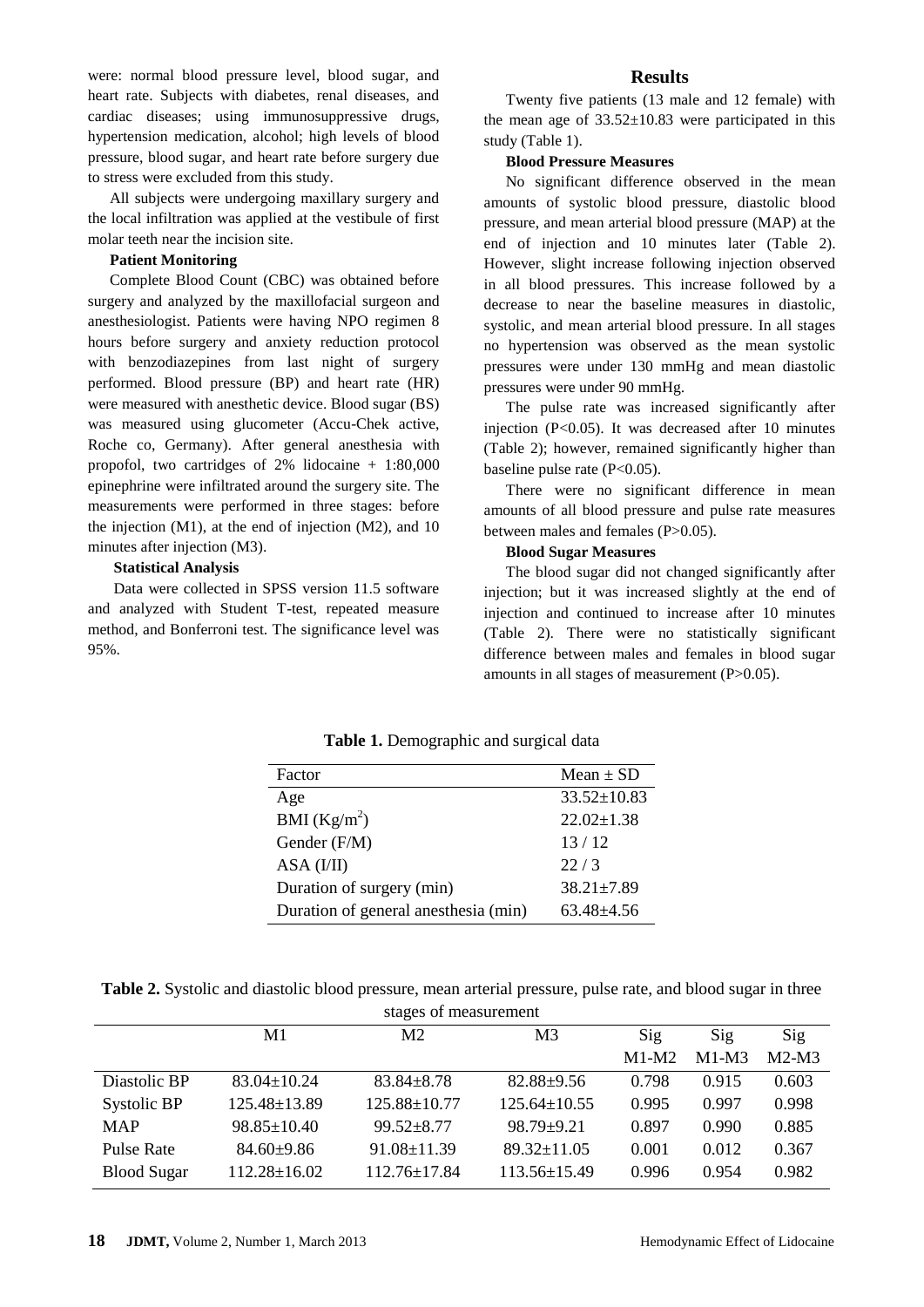## **Discussion**

In this study, we monitored hemodynamic changes with local infiltration of epinephrine-containing 2% lidocaine, as the most common anesthetic in dentistry, during orthognathic surgeries under general anesthesia. To conserve patients' safety, two cartridges of 2% lidocaine with epinephrine as the half dose of the maximum safety dose were used.

Local infiltration of epinephrine-containing lidocaine leads to better surgical visual and less hemorrhage during surgery. It also provides less postoperative pain. In this study we aimed to investigate the safety of local infiltration in surgical site under general anesthesia.

Haghighat et al. (9) observed a significant increase in systolic and diastolic blood pressure, which decreased after injection ended. On the contrary, the results of our study revealed under general anesthesia, changes in systolic, diastolic, and mean blood pressure were not statistically significant and this contrast is due to elimination of dental fear as a interventional factor in the results.

Haghighat et al. (9) were also observed that male diastolic blood pressure was significantly higher than that of female. However, results of current study revealed no difference between male and female and the comparison between these results strengthen the hypothesis that prohibition of fear in male patients lead to increased blood pressure.

The pulse rate was increased significantly at the end of injection and remained at higher level than the baseline measures. These results are in accordance with Haghighat et al. (9) study. The increase in pulse rate after 10 min could be explained according to the vasodilating effect of lidocaine.

The blood sugar was not significantly changed after injection. However, it was increased at the end of injection and the increasing trend remained 10 minutes after infiltration. This increase might be the result of the stress induced by injection as the increase in blood levels of cortisol and catecholamines leads to higher blood glucose (6).

Since the study was a self control measurement, blindness was impossible as all the patients received the same regimen. However, as the study period was limited, the results were greatly related to the injection and all the subjects were undergoing same procedure and same anesthesia.

It is recommended to perform complementary studies in patients with cardiovascular impairments seeing that the results of this study revealed safety of two cartridges injection of epinephrine-containing lidocaine.

## **Conclusion**

The results of this study indicated the slight hemodynamic changes following local infiltration of 2% lidocaine with 1:80,000 epinephrine in healthy patients undergoing general anesthesia.

It is concluded that infiltration of two cartridges of local anesthesia to enhance the visibility in surgical site and attenuate post-surgical pain could be safe in patients with cardiovascular complications. In addition, further studies required.

#### **Acknowledgement**

This research was supported by a grant from the Vice Chancellor for Research of Mashhad University of Medical Sciences.

The results described in this paper were part of Somayeh Sabzali Zanjanhkhah's undergraduate thesis (Thesis no: 2462).

#### **References**

- 1. [Lustig JP,](http://www.ncbi.nlm.nih.gov/pubmed?term=Lustig%20JP%5BAuthor%5D&cauthor=true&cauthor_uid=10203899) [Zusman SP.](http://www.ncbi.nlm.nih.gov/pubmed?term=Zusman%20SP%5BAuthor%5D&cauthor=true&cauthor_uid=10203899) Immediate complications of local anesthetic administered to 1,007 consecutive patients. [J Am Dent Assoc](http://www.ncbi.nlm.nih.gov/pubmed/10203899) 1999; 130: 496-9.
- 2. [Malamed SF,](http://www.ncbi.nlm.nih.gov/pubmed?term=Malamed%20SF%5BAuthor%5D&cauthor=true&cauthor_uid=10969438) [Gagnon S,](http://www.ncbi.nlm.nih.gov/pubmed?term=Gagnon%20S%5BAuthor%5D&cauthor=true&cauthor_uid=10969438) [Leblanc D.](http://www.ncbi.nlm.nih.gov/pubmed?term=Leblanc%20D%5BAuthor%5D&cauthor=true&cauthor_uid=10969438) A comparison between articaine HCl and lidocaine HCl in pediatric dental patients. [Pediatr Dent](http://www.ncbi.nlm.nih.gov/pubmed/10969438) 2000; 22: 307-11.
- 3. Robert KS, Ronald DM. Basics of anesthesia. Philadelphia: Churchill Livingstone, 2000.
- 4. [Kaufman E,](http://www.ncbi.nlm.nih.gov/pubmed?term=Kaufman%20E%5BAuthor%5D&cauthor=true&cauthor_uid=15859447) [Epstein JB,](http://www.ncbi.nlm.nih.gov/pubmed?term=Epstein%20JB%5BAuthor%5D&cauthor=true&cauthor_uid=15859447) [Gorsky M,](http://www.ncbi.nlm.nih.gov/pubmed?term=Gorsky%20M%5BAuthor%5D&cauthor=true&cauthor_uid=15859447) [Jackson DL,](http://www.ncbi.nlm.nih.gov/pubmed?term=Jackson%20DL%5BAuthor%5D&cauthor=true&cauthor_uid=15859447) [Kadari A.](http://www.ncbi.nlm.nih.gov/pubmed?term=Kadari%20A%5BAuthor%5D&cauthor=true&cauthor_uid=15859447) Preemptive analgesia and local anesthesia as a supplement to general anesthesia: a review. [Anesth Prog](http://www.ncbi.nlm.nih.gov/pubmed/15859447) 2005; 52: 29-38.
- 5. Mcclymont L G, Crowther J A. Local anaesthetic with vasoconstrictor combinations in septal surgery. J Laryngol Otol 1988; 102: 793-5.
- 6. [Vasconcellos RJ,](http://www.ncbi.nlm.nih.gov/pubmed?term=Vasconcellos%20RJ%5BAuthor%5D&cauthor=true&cauthor_uid=18587307) [Vasconcelos BC,](http://www.ncbi.nlm.nih.gov/pubmed?term=Vasconcelos%20BC%5BAuthor%5D&cauthor=true&cauthor_uid=18587307) [Genú PR.](http://www.ncbi.nlm.nih.gov/pubmed?term=Gen%C3%BA%20PR%5BAuthor%5D&cauthor=true&cauthor_uid=18587307) Influence of local anesthethics with adrenalina 1:100.000 in basic vital constants during third molar surgery. [Med Oral Patol Oral Cir Bucal](http://www.ncbi.nlm.nih.gov/pubmed/18587307) 2008; 13: E431-7.
- 7. Malamed SF. Handbook of Local Anesthesia. Boston: Mosby, 1997.
- 8. Robert DH, Sowray JH. Local Anesthesia in Dentistry. Bristol: Wight, 1987.